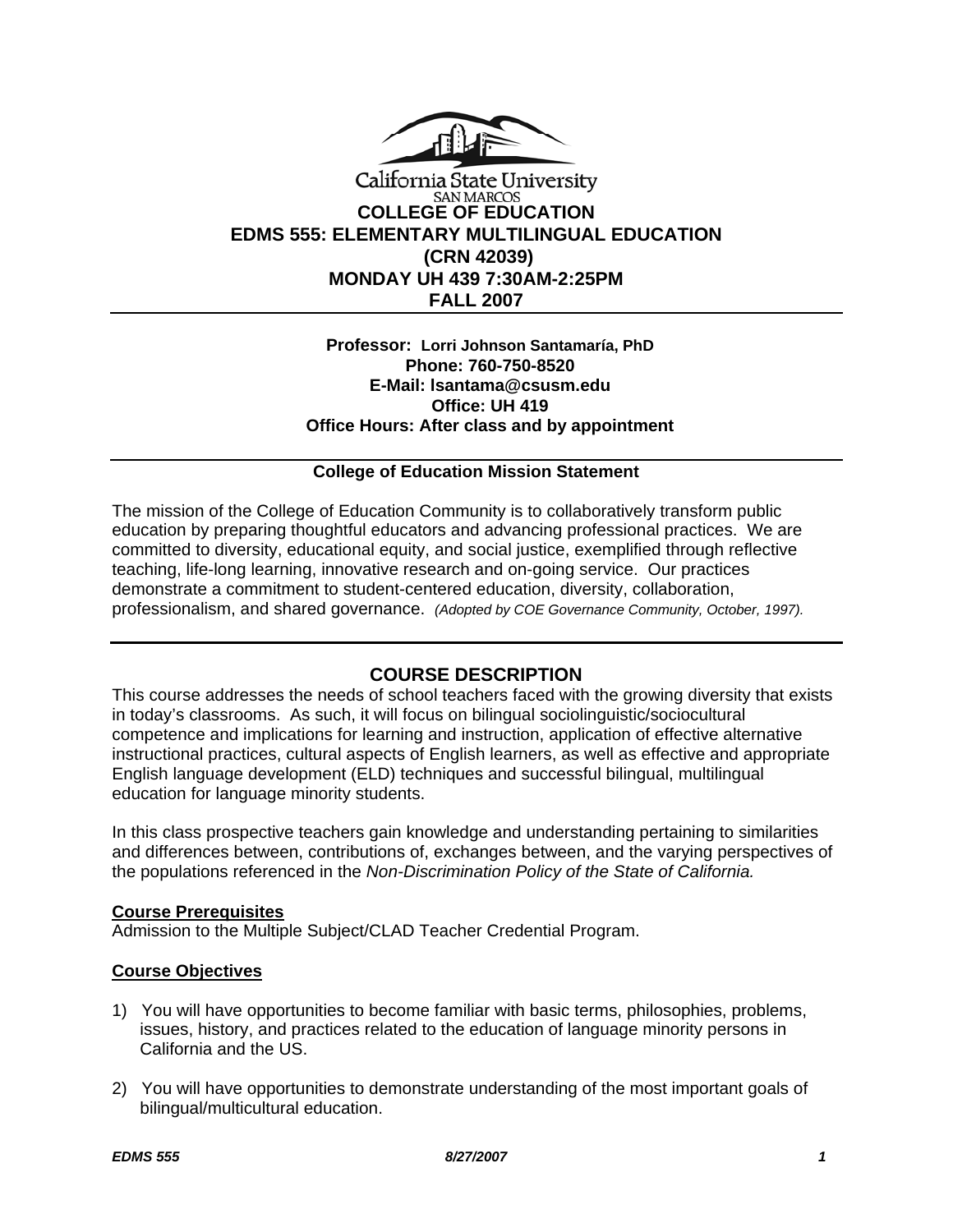- 3) You will have opportunities to explain the theoretical framework upon which bilingual education is founded.
- 4) You will have opportunities to demonstrate understanding of existing student identification, assessment, and language redesignation requirements for the state of California.
- 5) You will have opportunities to explain the connections between bilingual education, English as a second language, SDAIE and other pertinent methodologies.
- 6) You will demonstrate several models of multicultural education and their implications for curriculum, instruction, and educational policy.
- 7) You will have opportunities to explain the meaning of culture, differentiated index, the necessity for cultural convergence in schools, and other research-based related notions of multicultural education.
- 8) You will learn to develop and understand each individual student, create a more just and humane learning environment, and help students in their growth and development as human beings.

## **Unique Course Requirements (optional)**

This course incorporates some WebCT components (i.e., WebCT E-mail, assignments postings).

#### **Required Texts**

Peregoy, S. F. & Boyle, O. F. (2005) *Reading, Writing, & Learning in ESL* (4<sup>th</sup> Edition). Longman.

TaskStream account.

#### **Authorization to Teach English Learners**

This credential program has been specifically designed to prepare teachers for the diversity of languages often encountered in California public school classrooms. The authorization to teach English learners is met through the infusion of content and experiences within the credential program, as well as additional coursework. Students successfully completing this program receive a credential with authorization to teach English learners. *(Approved by CCTC in SB 2042 Program Standards, August 02)*

## **STUDENT LEARNING OUTCOMES**

#### **Teacher Performance Expectation (TPE) Competencies**

The course objectives, assignments, and assessments have been aligned with the CTC standards for a Multiple Subject Credential. This course is designed to help teachers seeking a California teaching credential to develop the skills, knowledge, and attitudes necessary to assist schools and district in implementing effective programs for all students. The successful candidate will be able to merge theory and practice in order to realize a comprehensive and extensive educational program for all students. You will be required to formally address the following TPEs in this course: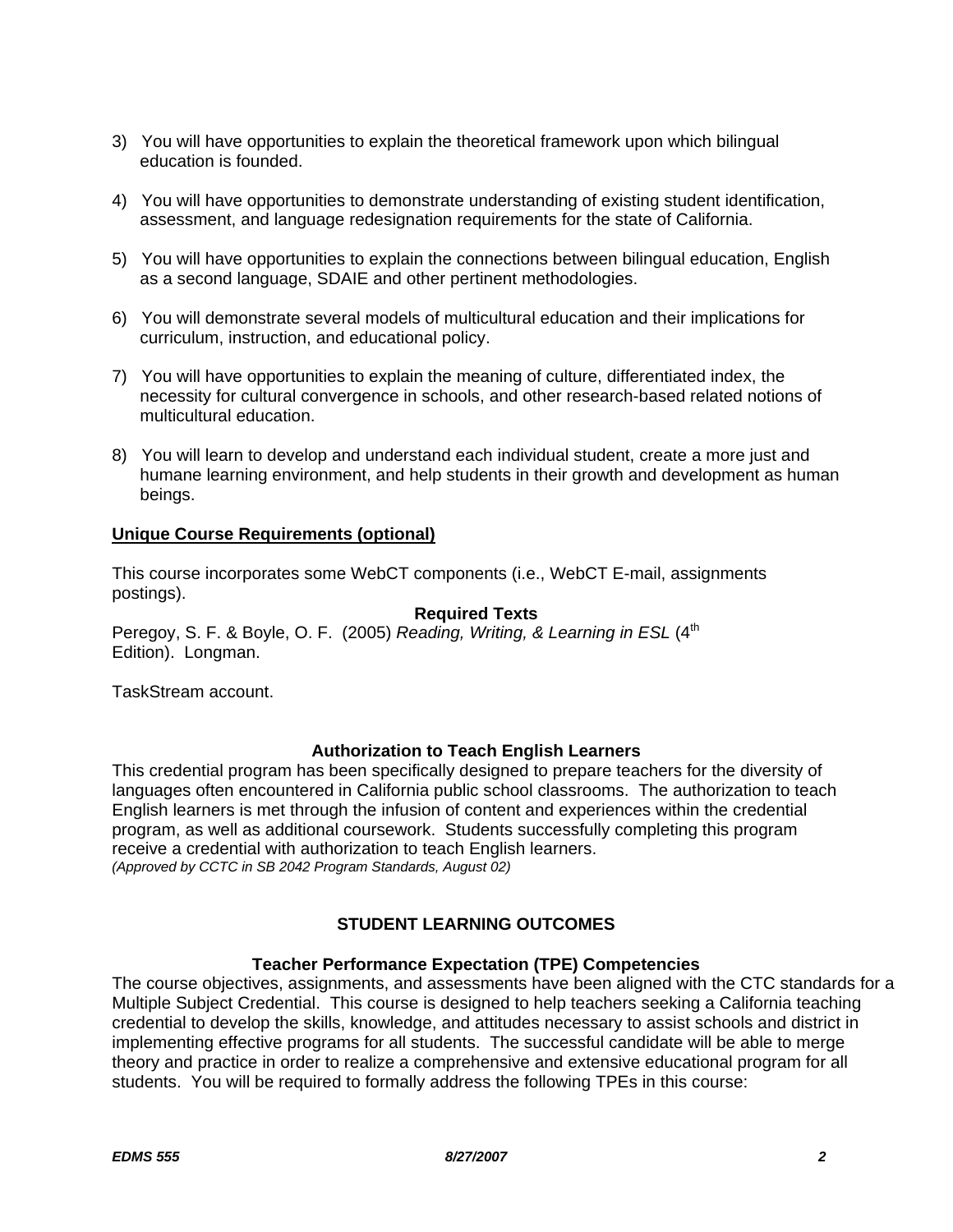This course is designed to help teachers seeking the Multiple Subjects Credential to develop the skills, knowledge, and attitudes necessary to assist schools and districts in implementing effective programs for all students. The successful candidate will be able to merge theory and practice in order to realize a comprehensive and extensive educational program for all students. Look for the TPEs below embedded in your assignments and class work.

The following TPEs will be met in the Teacher Performance Assessment being implemented in this course:

A. Making Subject Matter Comprehensible to Students

• TPE 1- Specific Pedagogical Skills for Multiple Subject and Single Subject Teaching **Assignments** 

C. Engaging and Supporting Students in Learning

- TPE 4- Making Content Accessible
- TPE 6- Developmentally Appropriate Teaching Practices
- TPE 7- Teaching English Learners

D. Planning Instruction and Designing Learning Experiences for Students

- TPE 8- Learning about Students
- TPE 9- Instructional Planning

F. Developing as a Professional Educator

• TPE 13- Professional Growth

#### **College of Education Attendance Policy**

Due to the dynamic and interactive nature of courses in the College of Education, all students are expected to attend all classes and participate actively. At a minimum, students must attend more than 80% of class time, or s/he may not receive a passing grade for the course at the discretion of the instructor. Individual instructors may adopt more stringent attendance requirements. Should the student have extenuating circumstances, s/he should contact the instructor as soon as possible. *(Adopted by the COE Governance Community, December, 1997).*

#### **Students with Disabilities Requiring Reasonable Accommodations**

Students with disabilities who require reasonable accommodations must be approved for services by providing appropriate and recent documentation to the Office of Disable Student Services (DSS). This office is located in Craven Hall 5205, and can be contacted by phone at (760) 750-4905, or TTY (760) 750-4909. Students authorized by DSS to receive reasonable accommodations should meet with their instructor during office hours or, in order to ensure confidentiality, in a more private setting.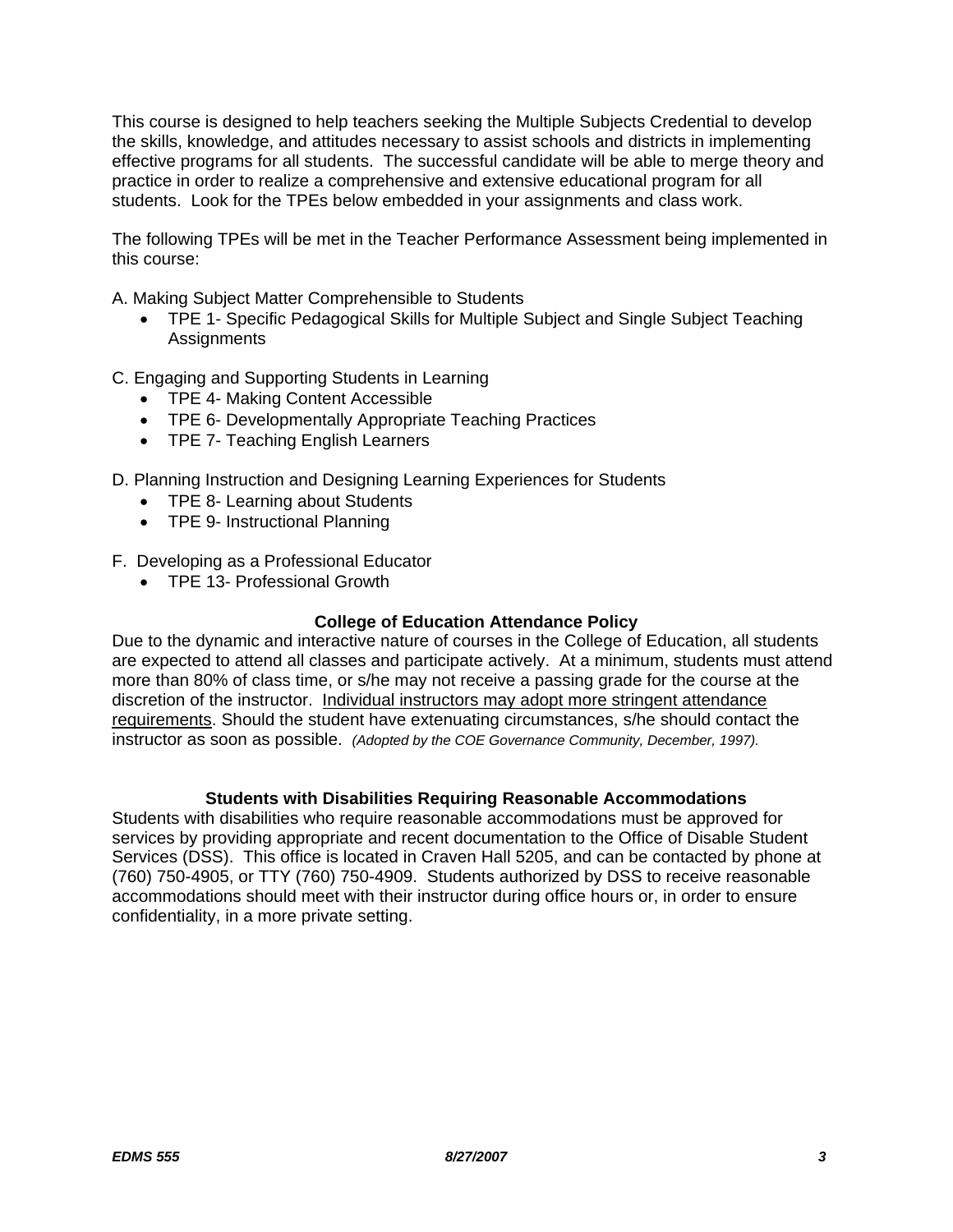#### **Course Requirements**

*Assignments, DUE DATES, and Beginning Point Values* 

## 1. **Attendance, Disposition, and Class Participation (Reflection Due: 10/16)**

## 30 points

First is the expectation that you will attend all class sessions and participate actively in class activities, group and individual sharing, and discussions.

Disposition is related to your attitude. Please see Mission Statement for guidelines. Of note, remember, if you miss three class sessions (or more), you will automatically lose between 30 and 40 points, dropping your grade to the C range, based on the COE attendance policy.

You will be asked to reflect on your attendance, disposition and class participation in 2 paragraphs on WebCt Assignments by October 16.

## 2. **Discussion Board Interactive Journal Entries/ Responses (3 @ 5 pts each) (Due: 9/11, 9/25, & 10/9)** 15 points

Interactive electronic discussions using WebCT 6 are a way for learning communities to entertain and respond to questions, reflections, insights, or concerns regarding course content. They also facilitate relationships between students and professors. Your peers or course professor will respond to your entries with clarifying questions to further your thinking process.

These 2 paragraph responses will be maintained on the identified due dates and may include the following:

- Summaries, descriptions, or reactions to the topics discussed in class or from readings reflecting understanding of key concepts. Both comments from professor and other students may be reflected on the discussion board.
- Meta-reflections and/or analysis of key concepts, particularly in terms of the connections that can be made between class discussions and teaching English language learners, with specific examples from student teaching experiences, school observations, or other personal experiences in diverse settings. It is critical that direct connections are made with teaching experiences in the form of anecdotes, case studies, or narratives.

Entries will be graded according to comprehensiveness, insightful connections, and "deep understanding" of the issues. The class discussion board should address instructional concerns, school structures, teaching strategies, and school environments related to social justice and equity in diverse settings. In addition to grading each entry, I will personally respond to several random entries per due date.

## 3. **VAPA Emphasis Differentiation Methods Workshop** *(DUE: 9/18; 5 pts individual, 10 pts ONLINE group presentation 9/18)* 15 points

• For this assignment you will: Use VAPA teaching standards and practice working in cooperative groups by preparing a VAPA Emphasis Differentiated Instruction lesson plan (basic, below basic, far below basic---ELD Beg, Int. or Adv) for your peers using children's SJ & E literature based on SDAIE basics, class discussions, and reading materials assigned.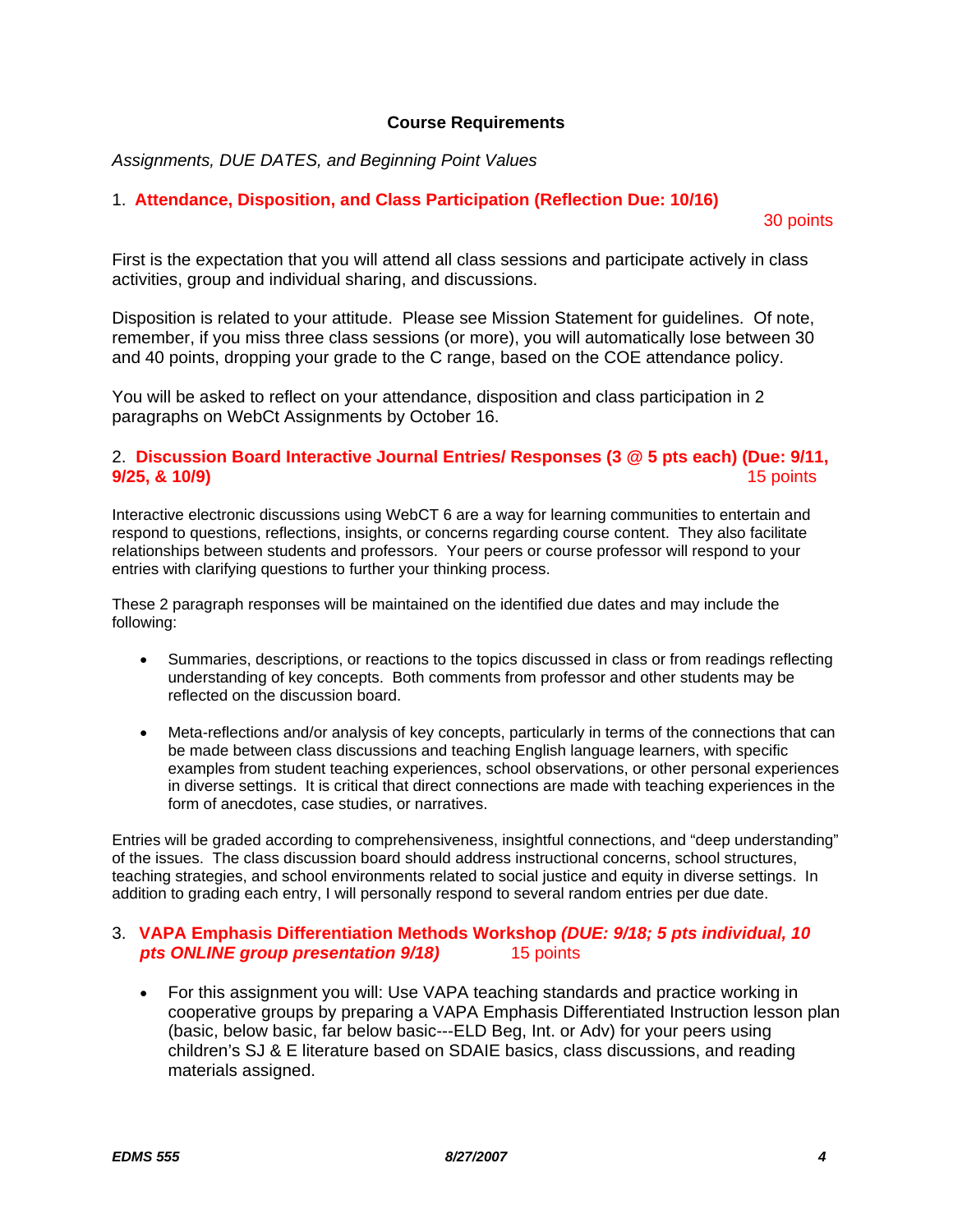- In this lesson I expect to see elements of SDAIE, Culturally Responsive Teaching, Standards for Effective Pedagogy, and or Banks' 5 dimensions of Multicultural Education.
- Your groups will be responsible for presenting assigned methods' characteristics presented to the class thus far.

## 4. **Social Justice and Equity-Multicultural/ Multilingual Education Research Review (written** *DUE: 9/4, 9/11, 9/18, 9/25, 10/2)* **10 points <b>10 points**

- This assignment is to be completed in pairs or triads.
- For this assignment you are each to consult the CSUSM Library website, find and select one journal article published in the last 5 years on the Social Justice and Equity-Multicultural/ Multilingual Educational 'interface' topic chosen (by your group). I will model this exercise in class.
- You will **the selected** article and provide a **one page summary including a one paragraph reaction to the piece**.
- Refer to the APA website for correct electronic reference listing at http://www.apastyle.org/elecsource.html.
- As a group you will be expected to present a 5 minute quick-talk on **your article** during the course of the semester.
- 5 points are allotted for each written review and 5 points are for your presentation.
- Following each presentation, your peers will assess your presentation quality and provide verbal feedback. I will provide immediate feedback as well.
- Pairs/triads (2-3) will be **selected each class meeting** to present articles **beginning September 4**. **Please be prepared.**

## 5. **Connecting Instructional Planning to Student Characteristics for Academic Learning: TPA Task 2 (Due: 10/12)** 30 points

See supplemental materials provided:

- 1. Student TPA Handbook.
- 2. Checklist for Task 2.
- 3. Instructions for Task 2.
- 4. Scaffold for Task 2.

More information on this assignment to come in class.

100 points

#### **Grading Standards**

In this class, all students begin with 100 points. Points will be deducted from your total, based on the quality of the work you turn in for each assignment.

\_\_\_\_\_\_\_\_\_\_\_\_\_\_\_\_\_\_\_\_\_\_\_\_\_\_\_\_\_\_\_\_\_\_\_\_\_\_\_\_\_\_\_\_\_\_\_\_\_\_\_\_\_\_\_\_\_\_\_\_\_\_\_\_\_\_\_\_\_\_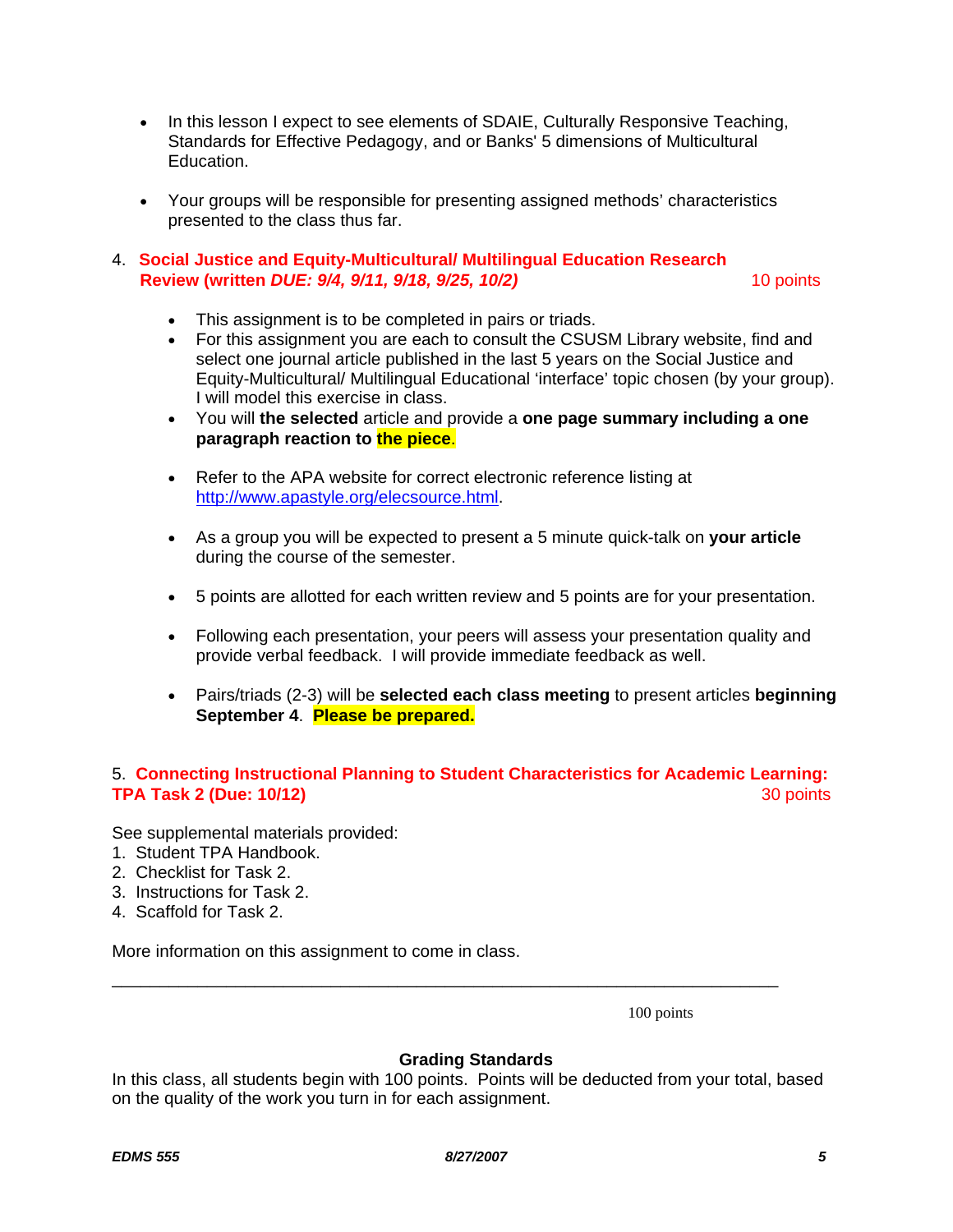In addition, all students are expected to participate in class activities and demonstrate reflective learning. It is important that students are well prepared for course sessions by completing the readings and assignments scheduled before class meetings. Unless otherwise negotiated with the instructor, all assignments are to be submitted as specified in class on the due date. **Assignments not submitted on due date will lose 10% of earned credit per day.** Assignments should be typed and double-spaced. All work needs to be turned in to WebCT Assignments by October 10/19**.**

The following grading scale will be used with the points students have remaining at the end of class:

| 90-92%A-<br>88-89%B+<br>83-87%B<br>80-82%B-<br><u>75-79%C+</u><br>72-75C<br>70-71C-<br>$60 - 69\%$ D<br>59% and belowF | 93-100%A |  |
|------------------------------------------------------------------------------------------------------------------------|----------|--|
|                                                                                                                        |          |  |
|                                                                                                                        |          |  |
|                                                                                                                        |          |  |
|                                                                                                                        |          |  |
|                                                                                                                        |          |  |
|                                                                                                                        |          |  |
|                                                                                                                        |          |  |
|                                                                                                                        |          |  |
|                                                                                                                        |          |  |

*Note: Students are reminded that the College requires completion of this course with a C+ or higher.*

#### **All University Writing Requirement**

Writing requirements for this class will be met as described in the assignments above. Every course at the university, including this one, must have a writing requirement of at least 2500 words. TPA Assessment will count toward this requirement.

#### **CSUSM Academic Honesty Policy**

"Students will be expected to adhere to standards of academic honesty and integrity, as outlined in the Student Academic Honesty Policy. All written work and oral presentation assignments must be original work. All ideas/materials that are borrowed from other sources must have appropriate references to the original sources. Any quoted material should give credit to the source and be punctuated with quotation marks.

Students are responsible for honest completion of their work including examinations. There will be no tolerance for infractions. If you believe there has been an infraction by someone in the class, please bring it to the instructor's attention. The instructor reserves the right to discipline any student for academic dishonesty in accordance with the general rules and regulations of the university. Disciplinary action may include the lowering of grades and/or the assignment of a failing grade for an exam, assignment, or the class as a whole."

Incidents of Academic Dishonesty will be reported to the Dean of Students. Sanctions at the University level may include suspension or expulsion from the University.

#### **Plagiarism:**

As an educator, it is expected that each student will do his/her own work, and contribute equally to group projects and processes. Plagiarism or cheating is unacceptable under any circumstances. If you are in doubt about whether your work is paraphrased or plagiarized see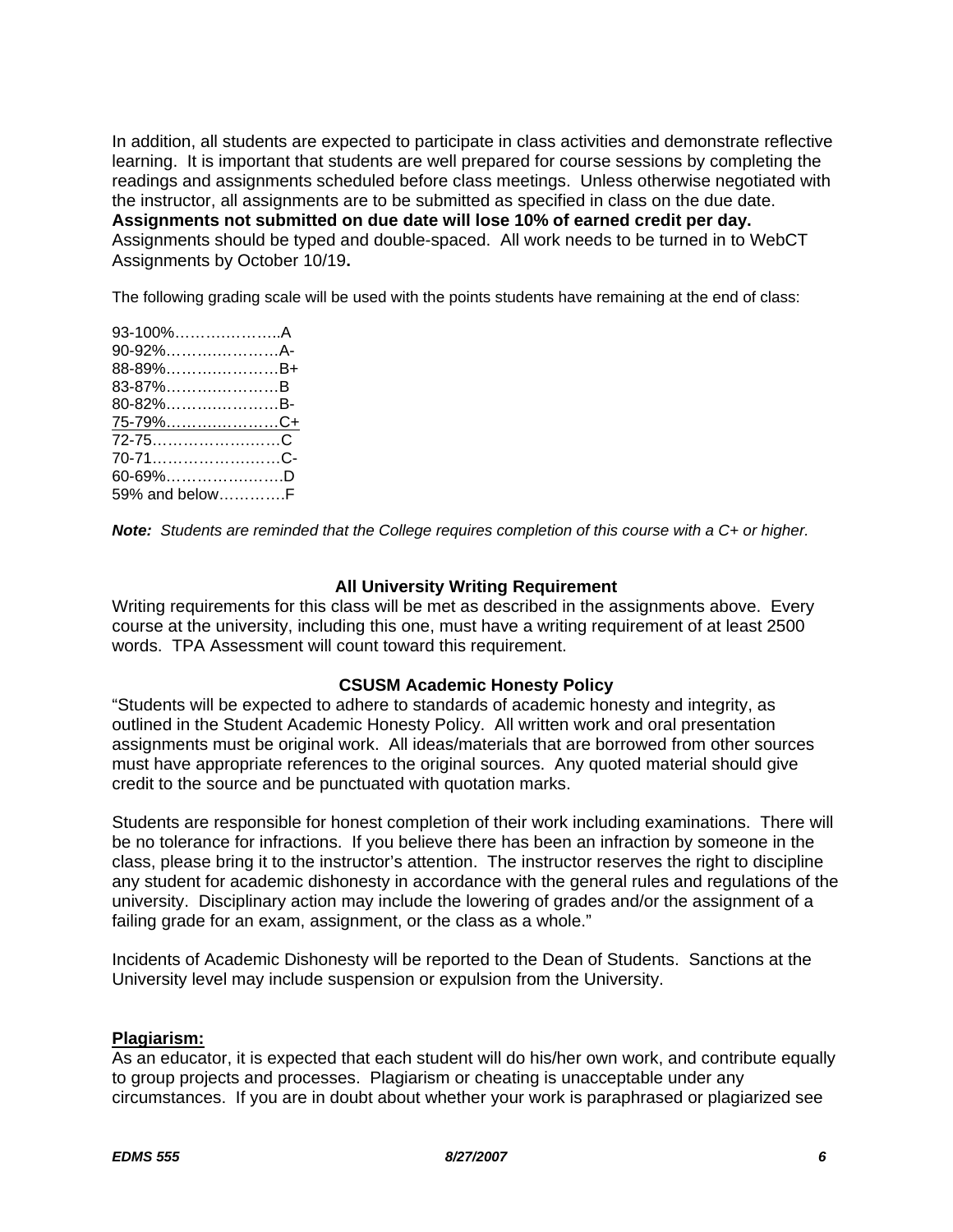the Plagiarism Prevention for Students website http://library.csusm.edu/plagiarism/index.html. If there are questions about academic honesty, please consult the University catalog.

## **Electronic Communication Protocol:**

Electronic correspondence is a part of your professional interactions. If you need to contact the instructor, WebCT e-mail is often the easiest way to do so. It is my intention to respond to all received e-mails in a timely manner. Please be reminded that e-mail and on-line discussions are a very specific form of communication, with their own nuances and etiquette. For instance, electronic messages sent in all upper case (or lower case) letters, major typos, or slang, often communicate more than the sender originally intended. With that said, please be mindful of all e-mail and on-line discussion messages you send to your colleagues, to faculty members in the College of Education, or to persons within the greater educational community. All electronic messages should be crafted with professionalism and care. Things to consider:

- Would I say in person what this electronic message specifically says?
- How could this message be misconstrued?
- Does this message represent my highest self?
- Am I sending this electronic message to avoid a face-to-face conversation?

In addition, if there is ever a concern with an electronic message sent to you, please talk with the author in person in order to correct any confusion.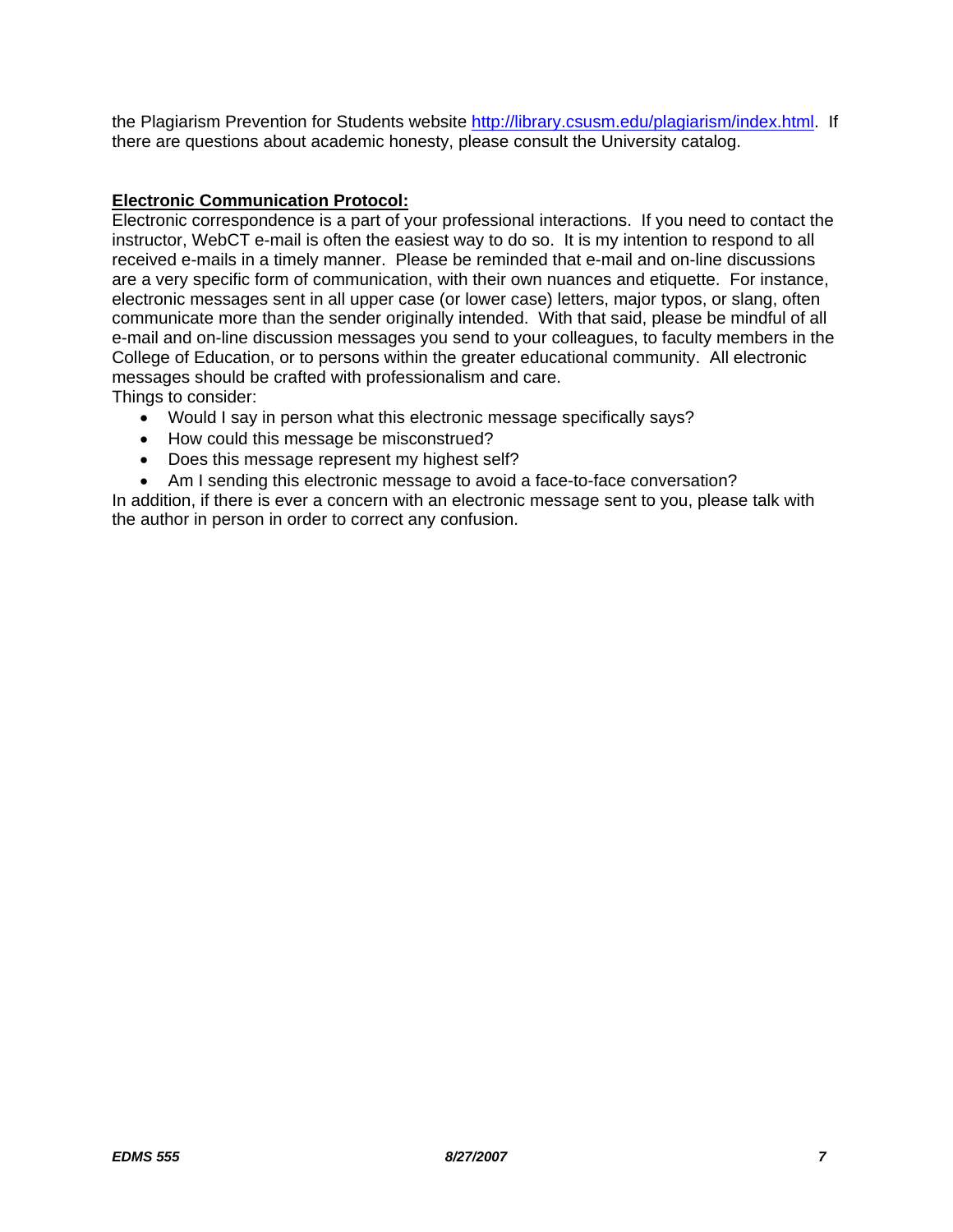# **Schedule/Course Outline**

| <b>Date</b>       | <b>Topic</b>                                                            | <b>Assignment</b>                                                               |
|-------------------|-------------------------------------------------------------------------|---------------------------------------------------------------------------------|
| Session 1<br>8/28 | Course Introduction                                                     | Read: P & B Ch 1                                                                |
|                   | <b>Revisiting Notions of Diversity</b>                                  |                                                                                 |
|                   | <b>Class Rationale</b><br>$\bullet$                                     |                                                                                 |
| Session 2         | Sociocultural/ Sociohistorical Context                                  | Read: P & B Ch 2-3                                                              |
| 9/4               | <b>Bilingual Education</b>                                              |                                                                                 |
|                   |                                                                         | Due: Social Justice and Equity-<br><b>Multicultural/ Multilingual Education</b> |
|                   |                                                                         | <b>Research Review</b>                                                          |
| Session 3<br>9/11 | Introduction to SDAIE, GLAD, &<br><b>Differentiated Instruction</b>     | Read: P & B Ch 3-4                                                              |
|                   |                                                                         | <b>Due Discussion Board</b>                                                     |
|                   |                                                                         | Due: Social Justice and Equity-                                                 |
|                   |                                                                         | <b>Multicultural/ Multilingual Education</b>                                    |
|                   |                                                                         | <b>Research Review</b>                                                          |
| Session 4<br>9/18 | Comparing & Contrasting Methods for<br><b>Teaching Diverse Learners</b> | Read: P & B Ch 5                                                                |
|                   | <b>CRT</b>                                                              | Due: VAPA Emphasis Differentiation                                              |
|                   | <b>SEP</b>                                                              | <b>Methods Workshop</b>                                                         |
|                   |                                                                         | Due: Social Justice and Equity-                                                 |
|                   |                                                                         | <b>Multicultural/ Multilingual Education</b>                                    |
|                   |                                                                         | <b>Research Review</b>                                                          |
| Session 5<br>9/25 | Comparing & Contrasting Methods for<br><b>Teaching Diverse Learners</b> | Read: P & B Ch 6-7                                                              |
|                   | <b>CRT</b><br><b>SEP</b>                                                | <b>Due: Discussion Board</b>                                                    |
|                   | Banks 5                                                                 | Due: Social Justice and Equity-                                                 |
|                   |                                                                         | <b>Multicultural/ Multilingual Education</b>                                    |
| Session 6         | <b>Creating Classroom Profiles</b>                                      | <b>Research Review</b><br>Read: P & B Ch 8-9                                    |
| 10/2              | Data is your friend<br>$\bullet$                                        |                                                                                 |
|                   |                                                                         | <b>Due: Connecting Instructional</b>                                            |
|                   |                                                                         | <b>Planning to Student Characteristics</b>                                      |
|                   |                                                                         | for Academic Learning: TPA Task 2                                               |
|                   |                                                                         | Due: Social Justice and Equity-                                                 |
|                   |                                                                         | <b>Multicultural/ Multilingual Education</b>                                    |
|                   |                                                                         | <b>Research Review</b>                                                          |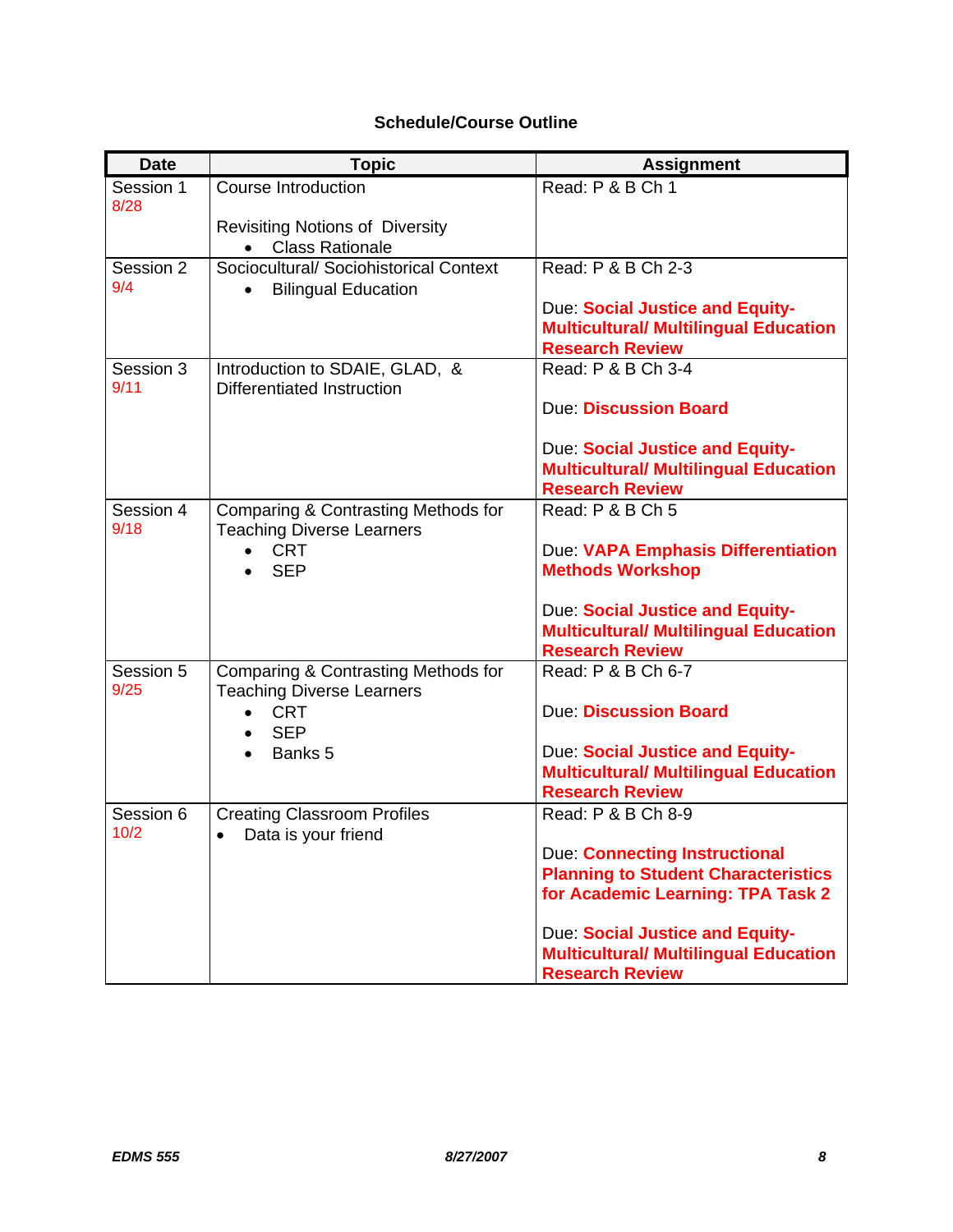| Session 7<br>10/9 | Social Justice & Equity for All Learners<br>Including the Community<br>$\bullet$ | Read: P & B Ch 10                            |
|-------------------|----------------------------------------------------------------------------------|----------------------------------------------|
|                   |                                                                                  | Due: Discussion Board                        |
|                   |                                                                                  | Due: Social Justice and Equity-              |
|                   |                                                                                  | <b>Multicultural/ Multilingual Education</b> |
|                   |                                                                                  | <b>Research Review</b>                       |
| Session 8         | <b>Presentations</b>                                                             | Due: Attendance, Disposition, and            |
| 10/16             |                                                                                  | <b>Class Participation Reflection</b>        |
| Final Exam        | <b>Presentations</b>                                                             |                                              |